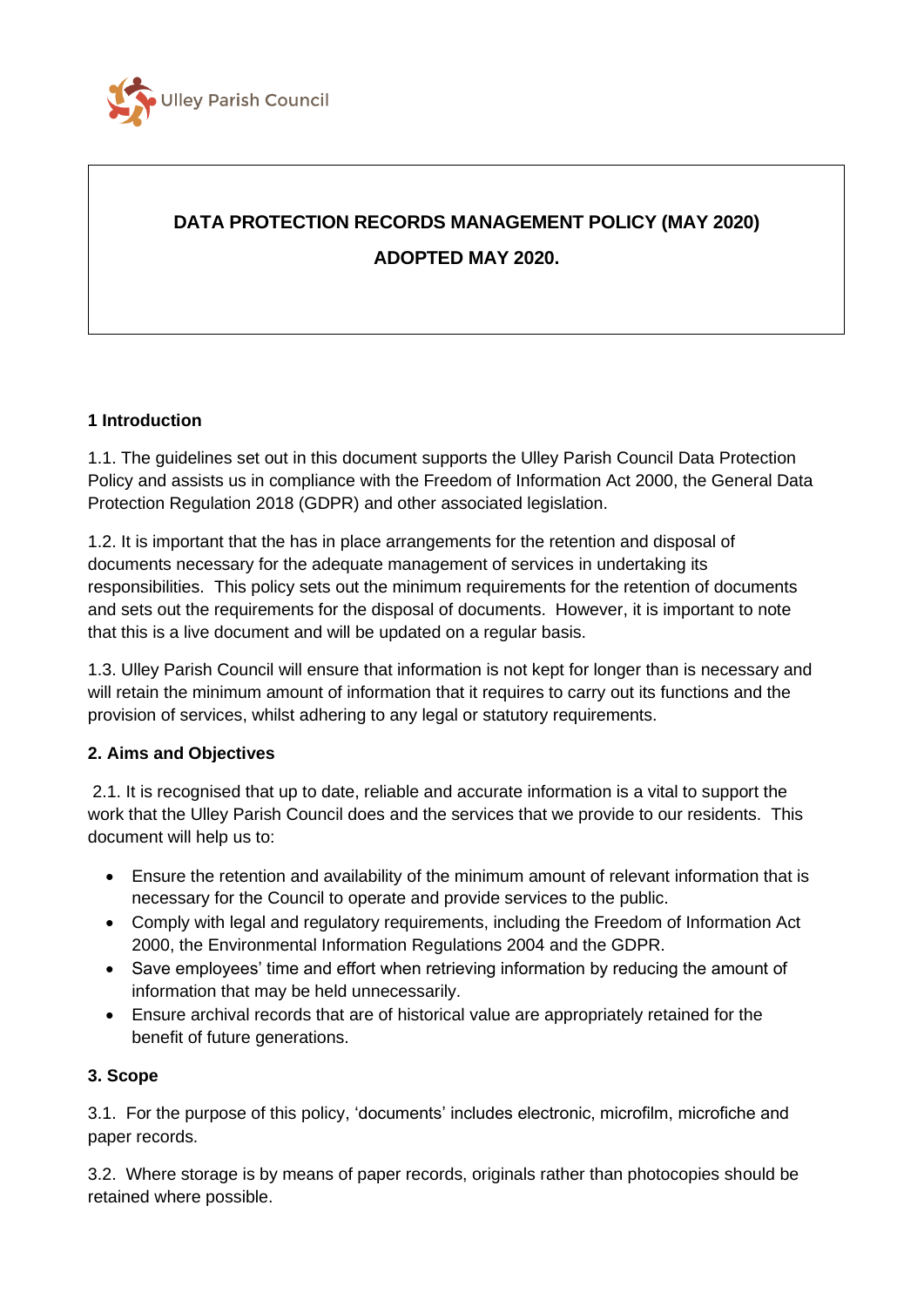

### **4. Standards of good practice**

4.1. The Ulley Parish Council will make every effort to ensure that it meets the following standards of good practice:

- Adhere to legal requirements for the retention of information as specified in the Retention Schedule at Annex A.
- Personal information will be retained in locked filing cabinets within the Parish Clerk's office, access to these documents will only be by authorised personnel.
- Disclosure information will be retained in a locked cabinet in the Parish Clerk's Office.
- Appropriately dispose of information that is no longer required.
- Appropriate measures will be taken to ensure that confidential and sensitive information is securely destroyed.
- Information about unidentifiable individuals is permitted to be held indefinitely for historical, statistical or research purposes eg. Equalities data.
- Wherever possible only one copy of any personal information will be retained and that will be held within a locked filing cabinet.

#### **5. Breach of Policy and Standards**

5.1. Any employee who knowingly or recklessly contravenes any instruction contained in, or following from, this Policy may, depending on the circumstances of the case, have disciplinary action, which could include dismissal, taken against them.

5.2. Where there is a breach of the policy, the Council may need to consider whether there is also a breach of the GDPR.

#### **6. Roles and Responsibilities**

6.1. The Parish Clerk has responsibility for implementation of the policy under delegation of the Parish Council.

6.2. The Parish Clerk is responsible for the maintenance and operation of this policy including ad-hoc checks to ensure compliance.

#### **7. Retention**

7.1. Timeframes for retention of documents have been set using legislative requirements, guidance from the National Association of Local Councils and the Chartered Institute of Personnel and Professional Development (CIPD).

7.2. Throughout retention the conditions regarding safe storage and controlled access will remain in place.

7.3. The attached 'Appendix' shows the minimum requirements for the retention of documents as determined by the Parish Council for the management of specific documentation types. Officers holding documents should exercise judgement as to whether they can be disposed of at the end of those periods detailed in the attached 'Appendix'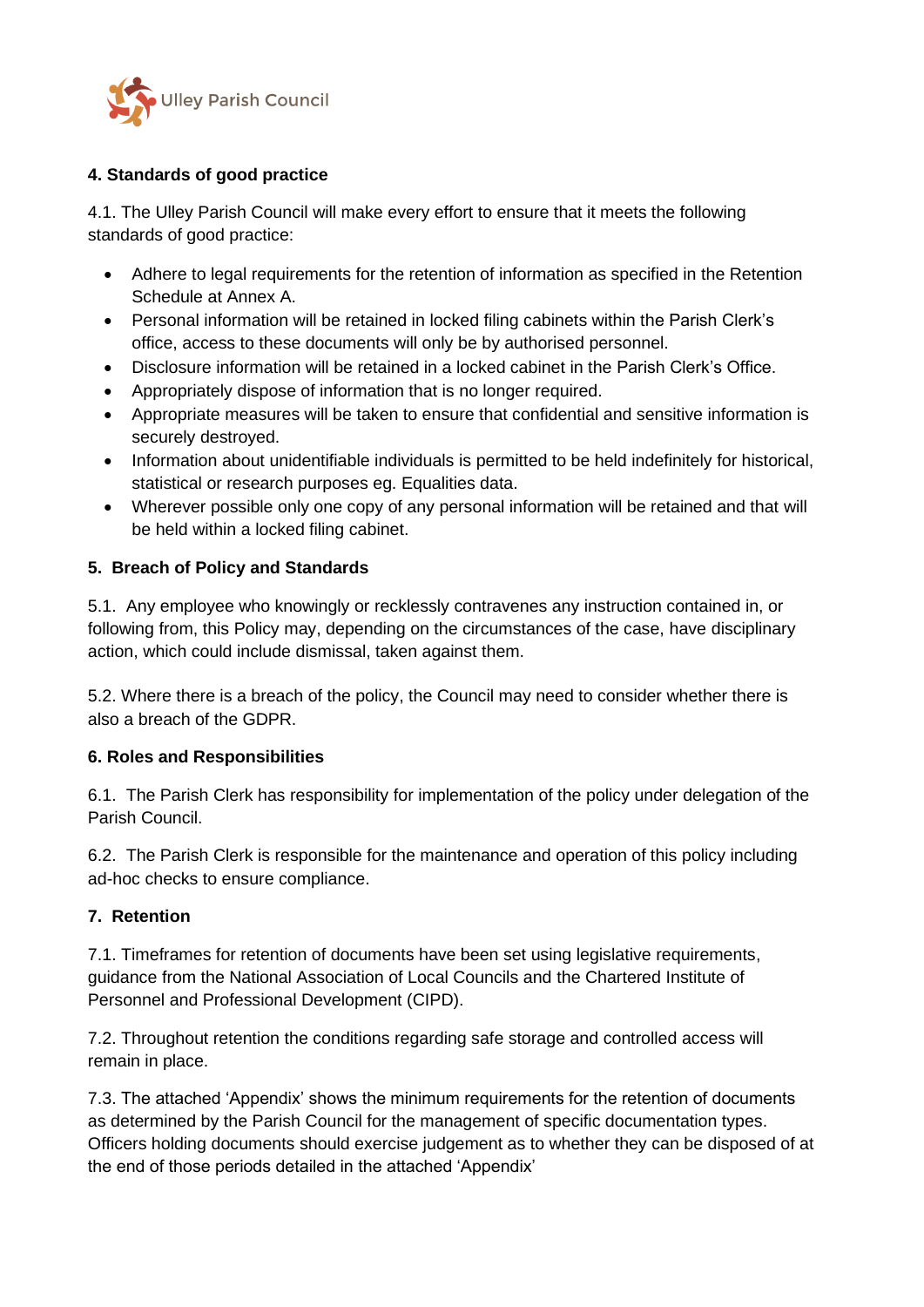

### **8. Disposal**

8.1. Documents/data no longer required by Parish Council for administrative purposes must be finely shredded/disposed of through specialist waste removal contractors and deleted entirely and securely from the Parish Council computer system(s).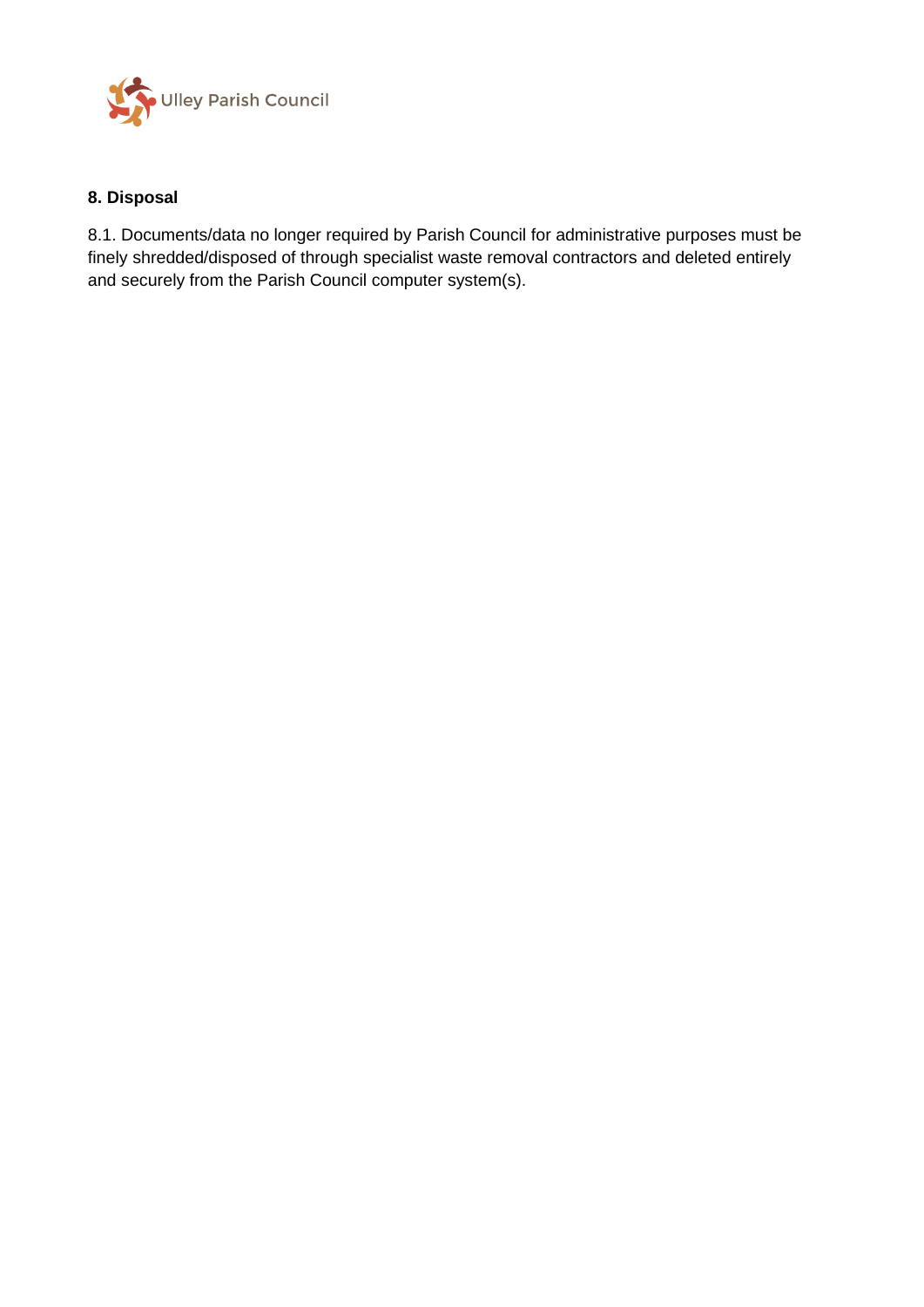

## **APPENDIX A Document Retention Timescales**

| <b>Document</b>                                                                                   | <b>Retention Period</b>                                                         |
|---------------------------------------------------------------------------------------------------|---------------------------------------------------------------------------------|
| <b>Finance</b>                                                                                    |                                                                                 |
| <b>Financial Published Final Accounts</b>                                                         | Indefinitely                                                                    |
| Annual Governance and Accountability Return                                                       | Indefinitely                                                                    |
| Final Account working papers                                                                      | 6 years                                                                         |
| Records of all accounting transactions held in the<br>financial management system                 | At least 6 years                                                                |
| Cash Books (records of monies paid out and<br>received)                                           | 12 years                                                                        |
| <b>Purchase Orders</b>                                                                            | 6 years                                                                         |
| Cheque Payment Listings (Invoices received)                                                       | 6 years                                                                         |
| Payment Vouchers Capital and Revenue (copy<br>invoices)                                           | 12 years                                                                        |
| Goods received notes, advice notes and delivery<br>notes                                          | 3 years                                                                         |
| Petty cash vouchers and reimbursement claims                                                      | 6 years                                                                         |
| Debtors and rechargeable works records                                                            | 6 years                                                                         |
| Expenses and travel allowance claims                                                              | 6 years                                                                         |
| Asset Register for statutory accounting purposes                                                  | 10 years                                                                        |
| Adopted annual budget                                                                             | 6 years                                                                         |
| <b>Financial Plan</b>                                                                             | 6 years                                                                         |
| Budget Estimates - Detailed Working Papers and<br>summaries                                       | 3 years                                                                         |
| Bank Statements (electronic) and Instructions to<br>banks                                         | 6 years                                                                         |
| <b>Bank Statements (Hardcopy)</b>                                                                 | 6 years                                                                         |
| Prime evidence that money has been banked                                                         | 6 years                                                                         |
| Refer to Drawer (RD) cheques                                                                      | 3 years                                                                         |
| <b>Cancelled Expenditure cheques</b>                                                              | 3 years                                                                         |
| <b>Bank Reconciliation</b>                                                                        | 3 years                                                                         |
| Cheques presented/drawn on the Council bank<br>accounts                                           | 3 years                                                                         |
| Grant/Funding Applications & Claims                                                               | 3 years                                                                         |
| <b>Precept Forms</b>                                                                              | Indefinitely                                                                    |
| Internal Audit Plans/Reports                                                                      | 3 years                                                                         |
| <b>Fees and Charges Schedules</b>                                                                 | 6 years                                                                         |
| Loans and Investment Records; temporary loan<br>receipts                                          | 10 years (after redemption of<br>loan)                                          |
| Current and expired insurance contracts and<br>policies indefinitely Insurance records and claims | 10 years (or as long as it is<br>possible for a claim to be<br>made under then) |
| VAT records, input and output                                                                     | 10 years                                                                        |
| Final accounts of contracts executed under hand<br>or seal                                        | 12 years from completion of<br>contract                                         |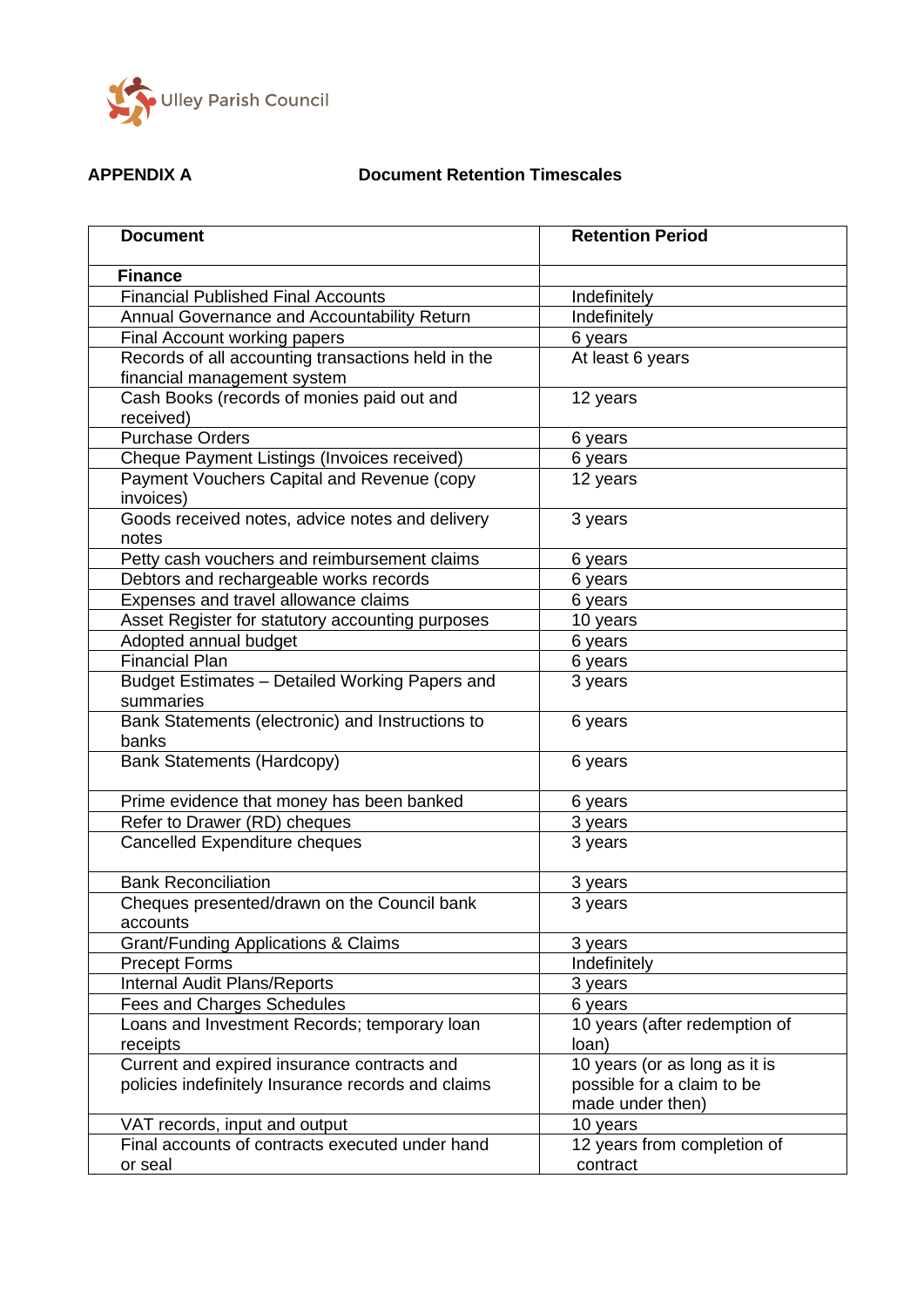

| Redundancy records | 6 years from the date of |
|--------------------|--------------------------|
|                    | redundancy               |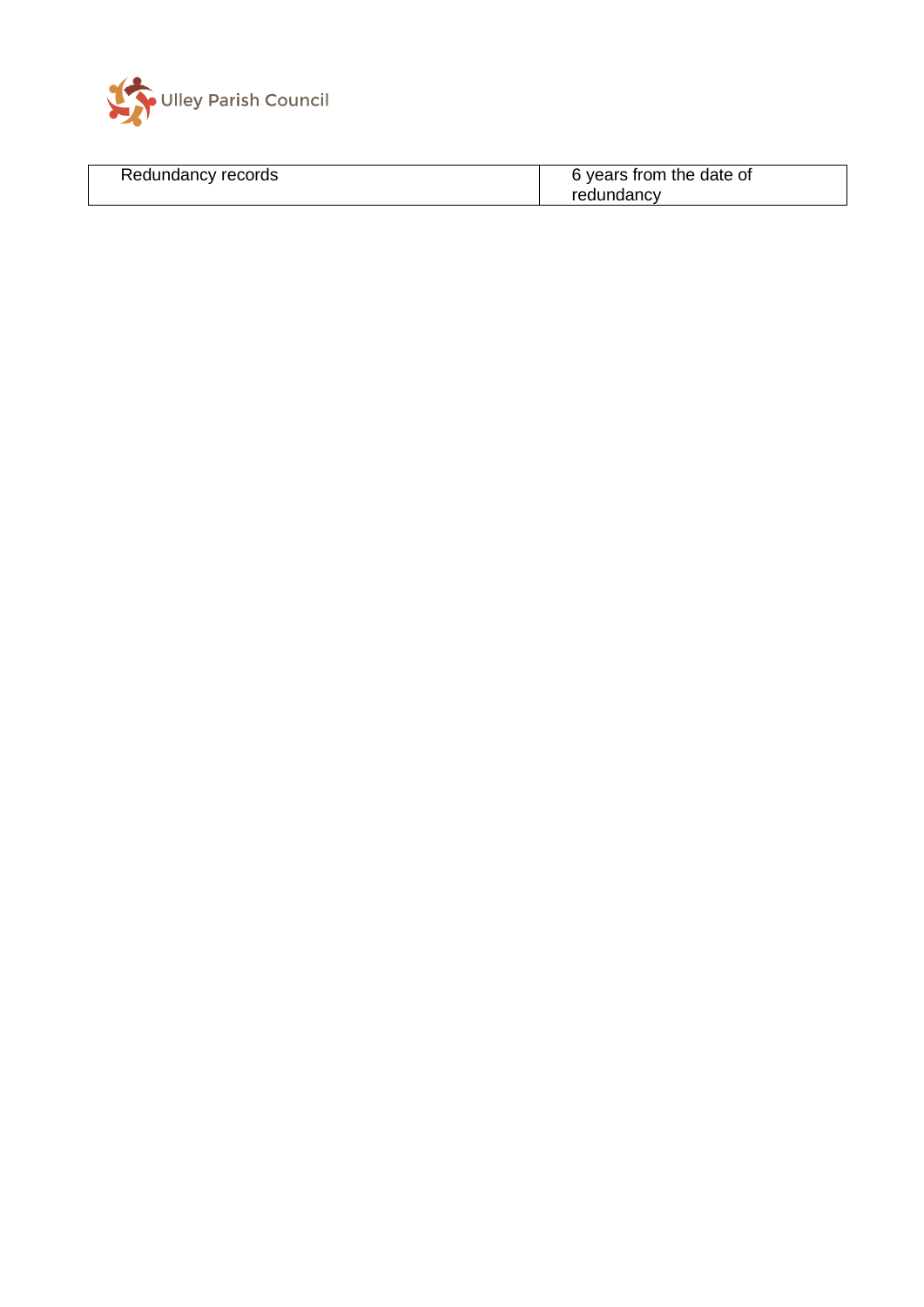

| <b>Personnel/employment</b>                                                                                 |                                                                                                                              |
|-------------------------------------------------------------------------------------------------------------|------------------------------------------------------------------------------------------------------------------------------|
| Unsuccessful application forms                                                                              | 6 months to 1 year                                                                                                           |
| Unsuccessful reference requests                                                                             | 1 year                                                                                                                       |
| Successful application forms and CVs                                                                        | For duration of employment<br>+6 years                                                                                       |
| References received                                                                                         | For duration of employment<br>+ 6 years                                                                                      |
| Statutory sick records, pay, calculations,<br>certificates etc.                                             | For duration of employment<br>+ 6 years                                                                                      |
| Annual leave records                                                                                        | For duration of employment<br>+6 years                                                                                       |
| Unpaid leave/special leave                                                                                  | For duration of employment<br>$+6$ years                                                                                     |
| Annual appraisal/assessment records                                                                         | Current year and previous<br>2 years                                                                                         |
| <b>Time Control Records</b>                                                                                 | 2 years                                                                                                                      |
| Disclosure and Barring checks                                                                               | 6 months                                                                                                                     |
| Employee Personnel files, training records,<br>discipline and grievance records and working<br>time records | 6 years after employment<br>ceases                                                                                           |
| Disciplinary or grievance investigations -<br>unproven                                                      | Destroy immediately after<br>investigation or appeal                                                                         |
| Statutory Maternity/Paternity records,<br>calculations, certificates etc                                    | 3 years after the tax year in<br>which the maternity period<br>ended                                                         |
| Time sheets and overtime claims                                                                             | 6 years                                                                                                                      |
| Statutory end of year returns to Inland Revenue<br>and Pensions records                                     | Indefinitely                                                                                                                 |
| Income Tax and National Insurance Records                                                                   | Not less than 3 years after the<br>end of the financial year to<br>which they relate                                         |
| Wages/salary records, overtime, bonuses,<br>expenses etc                                                    | 6 years                                                                                                                      |
| Accident books, records and reports                                                                         | 3 years from date of last entry<br>(If a child or young adult is<br>involved, then until the person<br>reaches the age of 21 |
| Redundancy records                                                                                          | 6 years from the date of<br>redundancy                                                                                       |

| Corporate                          |                                 |
|------------------------------------|---------------------------------|
|                                    | Indefinitely and archived after |
|                                    | two years                       |
| Policies and procedures            | Until updated or reviewed       |
| Asset management records           | Indefinitely                    |
| Internal audit records             | 6 years                         |
| Internal audit fraud investigation | 7 years from date of final      |
|                                    | outcome of investigation        |
| Risk register                      | Indefinitely                    |
| Risk assessments (any)             | 6 years                         |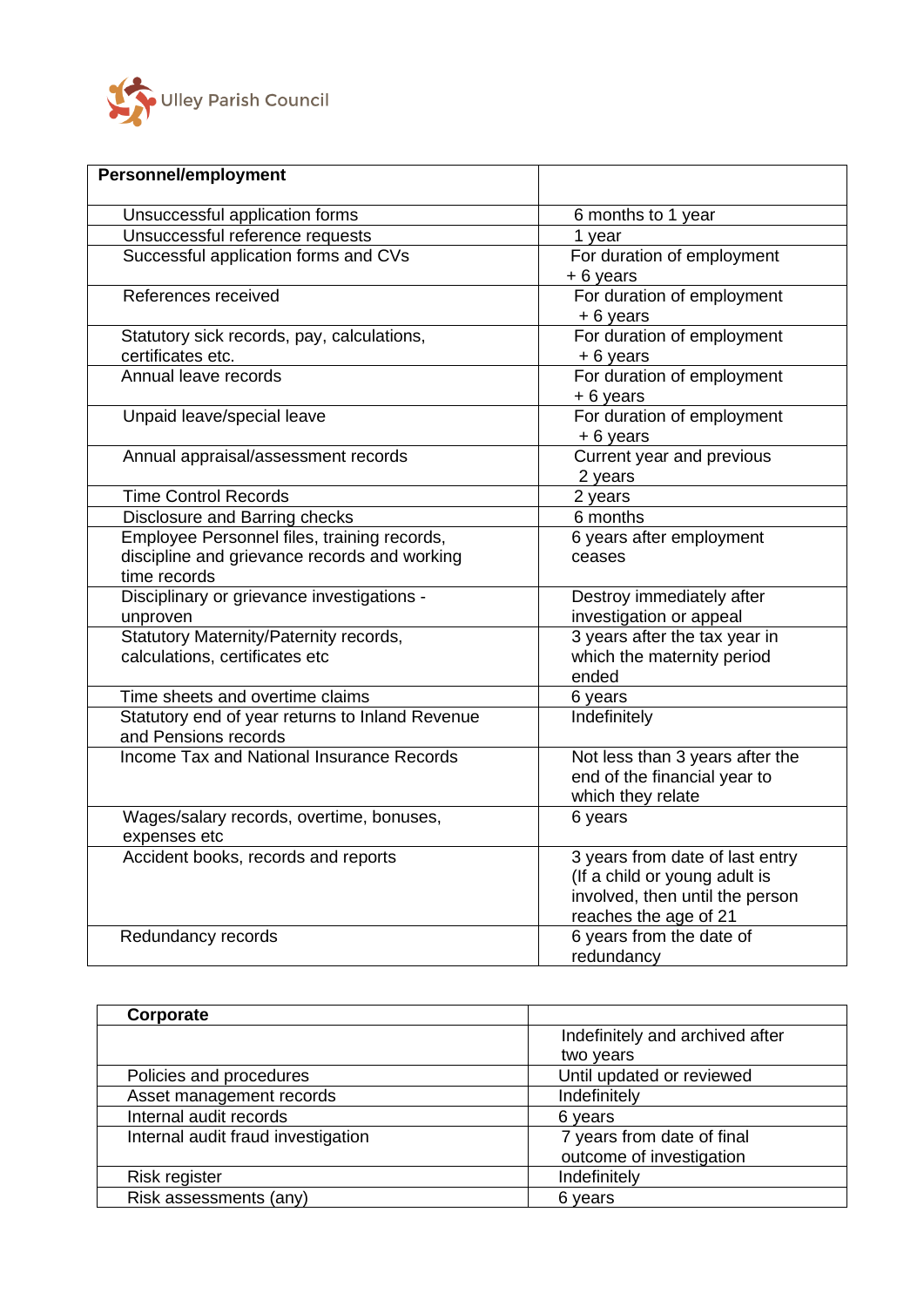

| Burial records and associated documentation         | Indefinitely                      |
|-----------------------------------------------------|-----------------------------------|
| Drivers log books and mileage                       | 6 years                           |
| Vehicle maintenance and registration records        | 2 years after vehicle disposed of |
| (all necessary certificates, MOT certificates, test |                                   |
| records and vehicle registration documents etc)     |                                   |
| Allotment application forms                         | Length of Tenancy + 2 years       |
| Allotment agreements                                | Length of Tenancy + 6 years       |
| Pre-tender qualification document, summary list     | 1 year                            |
| of expression of interest received, a summary of    |                                   |
| any financial or technical evaluation supplied      |                                   |
| with the expressions of interest Initial            |                                   |
| application                                         |                                   |
| Successful tender documentation Life of             | 6 years from date of final        |
| contract                                            | payment                           |
| Unsuccessful tender documentation                   | Until final payment of contract   |
|                                                     | let is made                       |
| Deeds of land and property                          | Indefinitely                      |
| Land and property rental agreements                 | 6 years after expiry of the       |
|                                                     | agreement                         |
| Property evaluation lists                           | Indefinitely                      |
| Lease agreements, variation and valuation           | 12 years after the expiry of the  |
| queries                                             | agreement                         |
| Documentation referring to externally funded        | 6 years                           |
| projects                                            |                                   |
| <b>Booking diaries</b>                              | 3 years                           |
| Premises License applications                       | Indefinitely                      |

| <b>Health &amp; Safety</b>                                                                                                                                    |                                                                                                                                                                                                                                                   |
|---------------------------------------------------------------------------------------------------------------------------------------------------------------|---------------------------------------------------------------------------------------------------------------------------------------------------------------------------------------------------------------------------------------------------|
| Health and Safety Accident books and records                                                                                                                  | 3 years after the date of the last<br>entry (unless an accident<br>involving chemicals or asbestos<br>is contained within then 40<br>years). If the accident concerns a<br>child or young adult retain until<br>the person reaches the age of 21. |
| Medical records containing details of employee<br>exposed to asbestos or as specified by the<br>Control of Substances Hazardous to Health<br>Regulations 1999 | 40 years from the date of the last<br>entry                                                                                                                                                                                                       |
| Medical examination certificates                                                                                                                              | 4 years from date of issue                                                                                                                                                                                                                        |
| Asbestos records for premises/property<br>including survey and removal records                                                                                | 40 years                                                                                                                                                                                                                                          |
| Parks and play area inspection reports                                                                                                                        | 6 years                                                                                                                                                                                                                                           |
| All inspection certificates                                                                                                                                   | 6 years                                                                                                                                                                                                                                           |
| Repairs job sheets                                                                                                                                            | 2 years                                                                                                                                                                                                                                           |
| Periodic machinery inspection tests (PAT,<br>equipment calibration etc)                                                                                       | 2 years                                                                                                                                                                                                                                           |
| Documents relating to the process of collecting,<br>transporting and disposal of general waste                                                                | 3 years                                                                                                                                                                                                                                           |